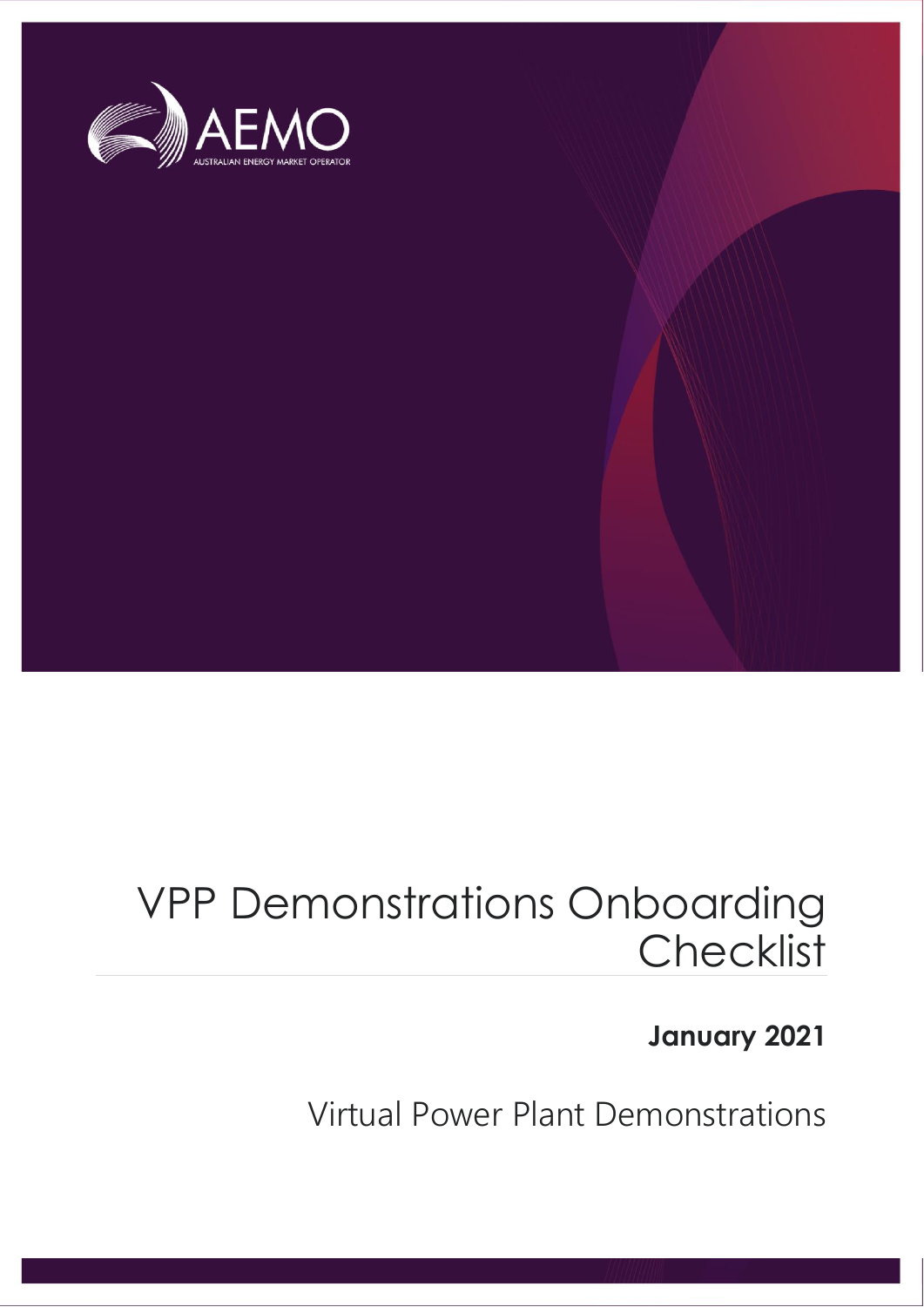## **Important notice**

### **PURPOSE**

This documents has been prepared by AEMO's VPP Demonstrations team to assist with the onboarding process and updating enrolment process for the Virtual Power Plant Demonstrations. This is intended as a guide only and may not be an exhaustive list of all requirements applicable to all prospective participants.

#### **DISCLAIMER**

This document or the information in it may be subsequently updated or amended. This document does not constitute legal or business advice, and should not be relied on as a substitute for obtaining detailed advice about the National Electricity Law, the National Electricity Rules, or any other applicable laws, procedures or policies. AEMO has made every effort to ensure the quality of the information in this document but cannot guarantee its accuracy or completeness.

Accordingly, to the maximum extent permitted by law, AEMO and its officers, employees and consultants involved in the preparation of this document:

- make no representation or warranty, express or implied, as to the currency, accuracy, reliability or completeness of the information in this document; and
- are not liable (whether by reason of negligence or otherwise) for any statements or representations in this document, or any omissions from it, or for any use or reliance on the information in it.]

| Version | Date       | Βv | Reviewed | Approved | Changes                                                                                                            |
|---------|------------|----|----------|----------|--------------------------------------------------------------------------------------------------------------------|
| # 1.0   | 15/07/2020 | AV | JM       | Yes      | Initial checklist                                                                                                  |
| #2.0    | 28/01/2020 | AV | JM       |          | Updates to the "Updating an existing VPP<br>enrolment checklist" to align to post 1 December<br>2020 requirements. |

#### **VERSION CONTROL**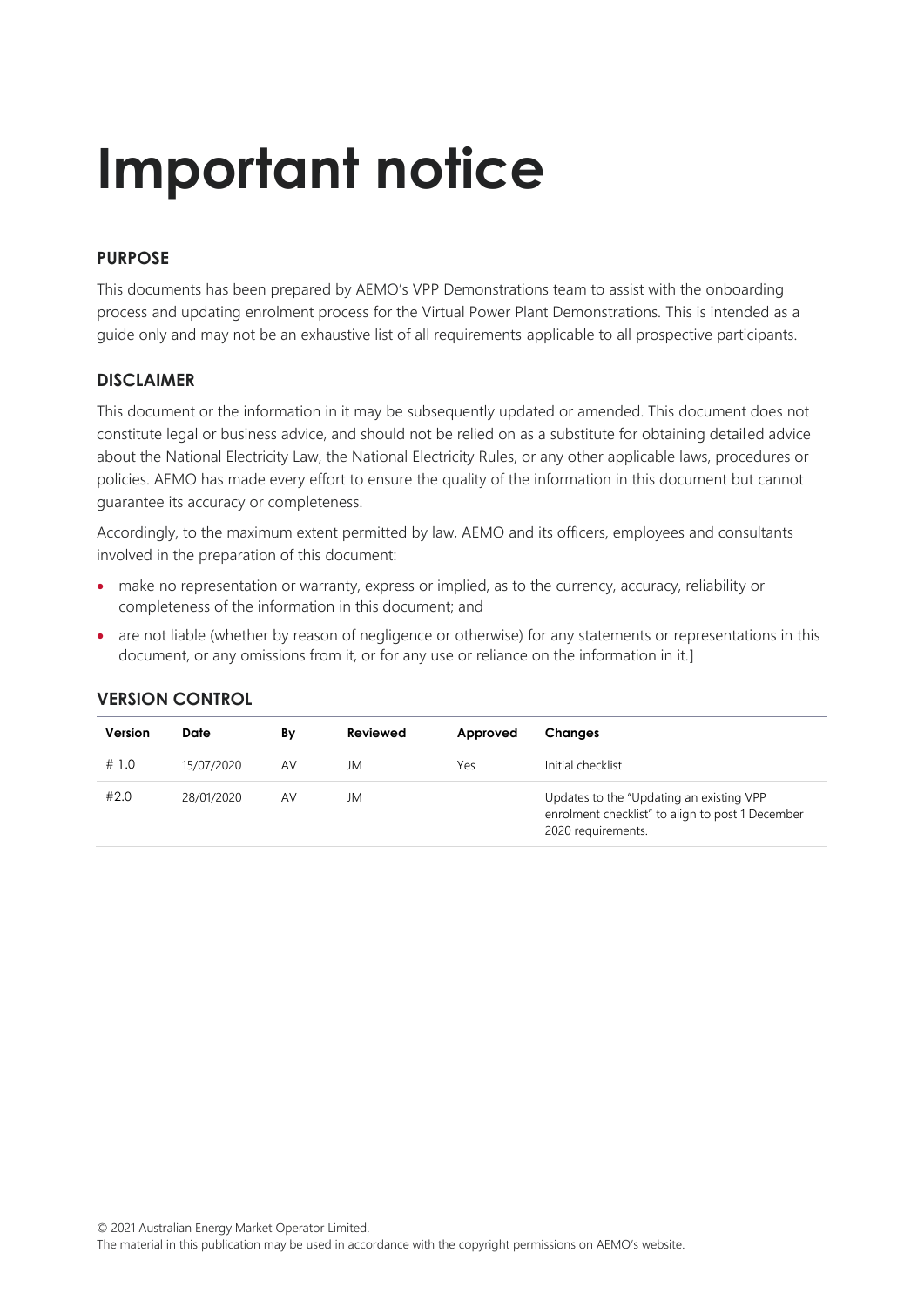### **Contents**

| 1. | Summary                                             | 4         |
|----|-----------------------------------------------------|-----------|
| 2. | <b>Onboarding Checklist</b>                         | -5        |
| 3. | <b>Updating an existing VPP enrolment Checklist</b> | $\bullet$ |
| 4. | <b>References</b>                                   | 10        |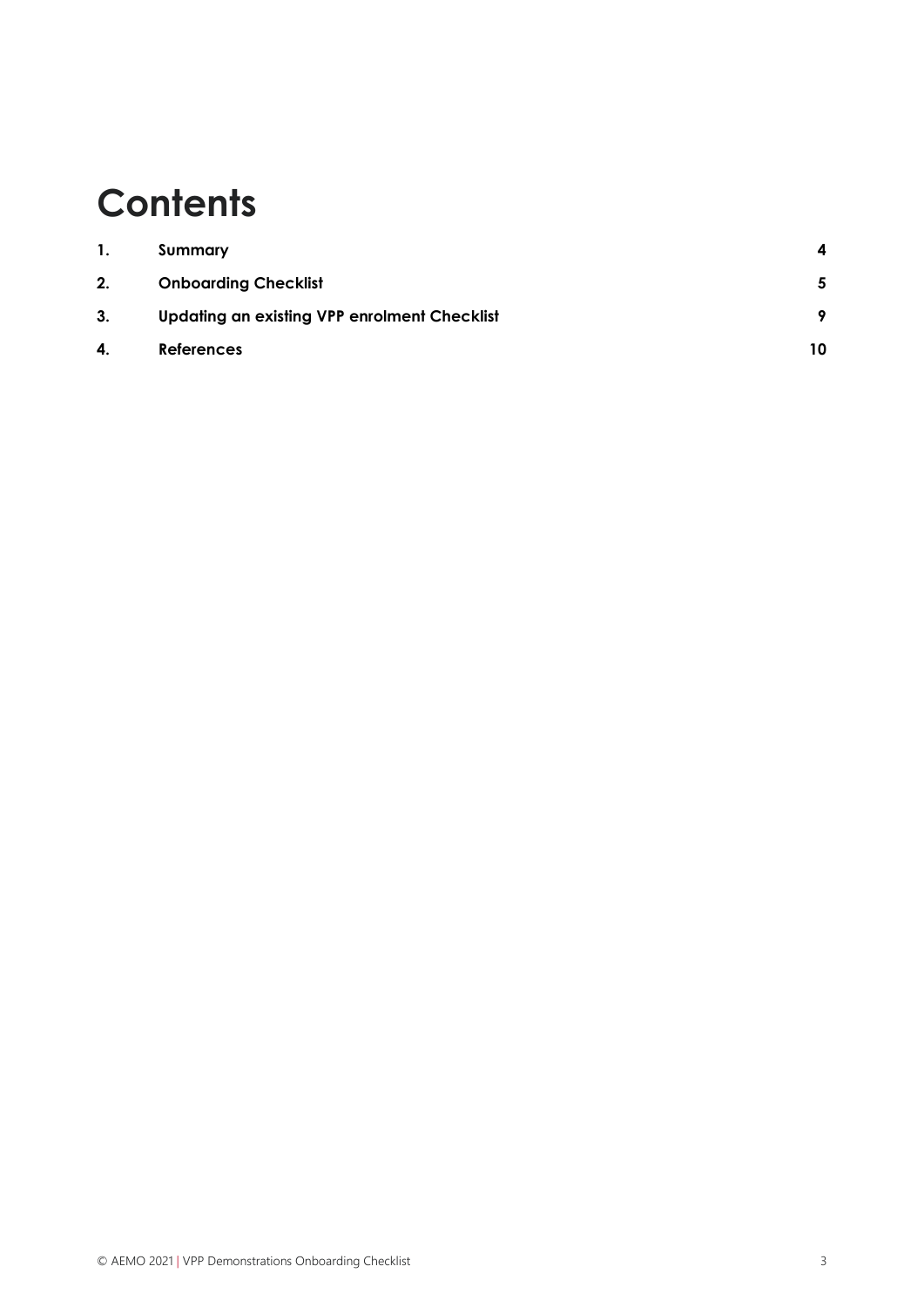## <span id="page-3-0"></span>**1. Summary**

This document includes a step by step process to guide prospective and current VPP Demonstration participants through the onboarding and updating enrolment process. This checklist is not a compulsory component of enrolment process for the Virtual Power Plant Demonstrations and has been developed for the purpose of assisting completion of enrolment only.

Where prompted, participants will need to access relevant detailed quides as available on the Virtual Power [Plant Demonstrations webpage.](https://aemo.com.au/initiatives/major-programs/nem-distributed-energy-resources-der-program/pilots-and-trials/virtual-power-plant-vpp-demonstrations)

For further information, or feedback on the VPP Demonstrations please contact **DERProgram@aemo.com.au.**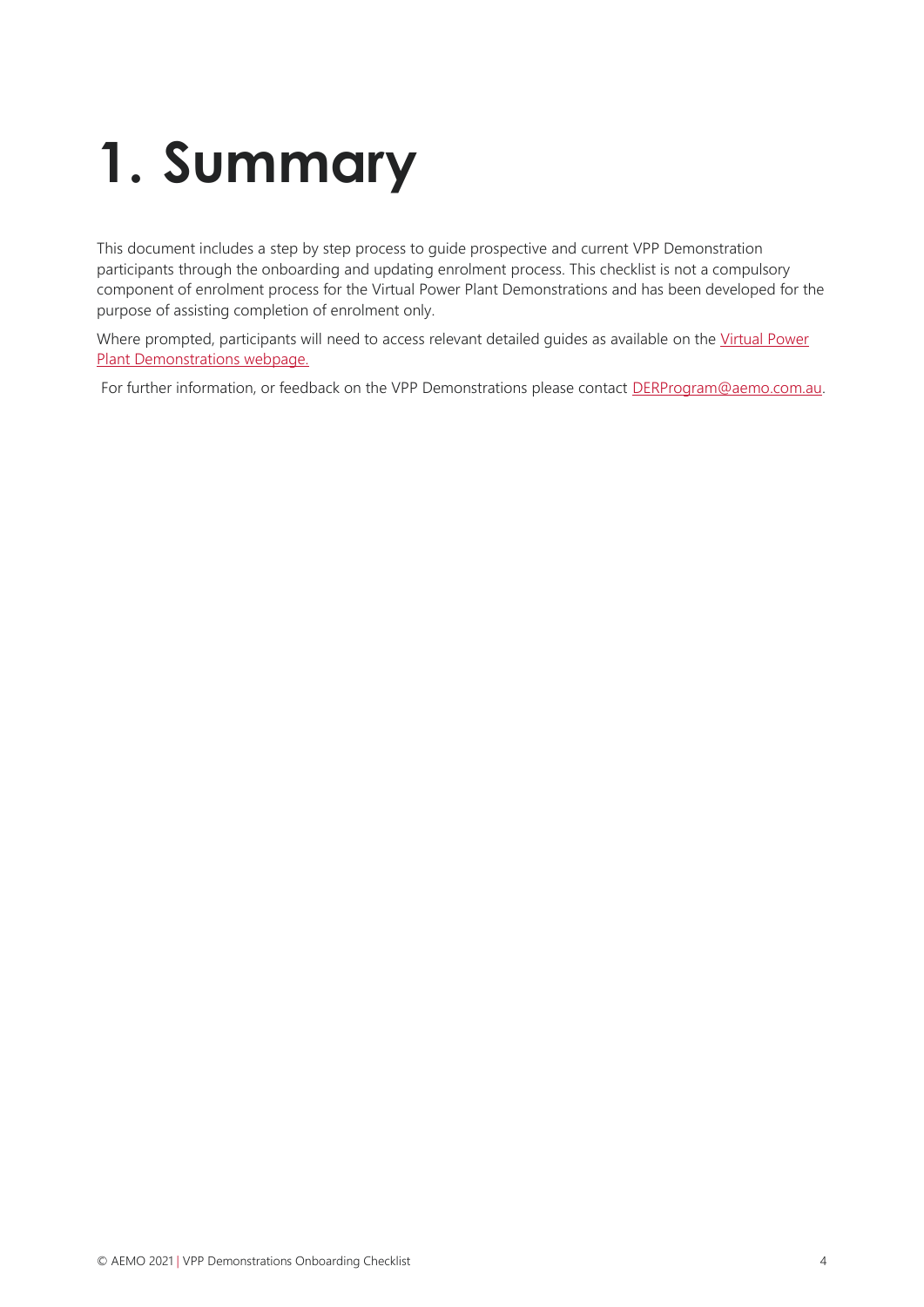# <span id="page-4-0"></span>**2. Onboarding Checklist**

The following is a step by step guide to the VPP Demonstration onboarding process

| <b>Requirement</b>                                                                                                                                                                                                            |
|-------------------------------------------------------------------------------------------------------------------------------------------------------------------------------------------------------------------------------|
| I have read and understood the <b>VPP Demonstration Final Design</b> document                                                                                                                                                 |
| I understand the knowledge sharing commitments (highlighted in section G3 of the Enrolment form<br>$I&CS$ ) that form part of the VPP Demonstrations (section 1.5 – page 7 of the VPP Demonstration Final<br>Design document) |
| I have read and understand how VPPs will operate in the energy market (section 3.2 – page 13 of the<br><b>VPP Demonstration Final Design document)</b>                                                                        |
| I understand that all aspects of the enrolment process must be adhered to in order to successfully<br>become a VPP participants                                                                                               |
| I have read and understood the relevant sections of the National Electricity Rules (NER) that would<br>impact my participation in the NEM as a VPP                                                                            |
| I have registered or am currently registering as a Market Customer or Market Ancillary Service Provider -<br>further details can be found on AEMO's Registration page                                                         |
| If I am registered as a Market Ancillary Service Provider then I understand that I can't classify a scheduled<br>load as an Ancillary Service Load or be registered as a Small Generation Aggregator (SGA)                    |
| I have read through the VPP Demonstrations Participant Onboarding Guide to gain an overview of what<br>needs to be done to enrol.                                                                                             |
| I have completed the <b>Enrolment Form</b> (following reading the enrolment quide)                                                                                                                                            |
| 1. I understand and have completed the section regarding my enrolment scenario                                                                                                                                                |
| 2. I have completed the relevant Applicant details and have gained appropriate signatories on<br>the application from someone in an executive management position                                                             |
| 3. Contact details have been provided and will be maintained throughout the enrolment and<br>participation period                                                                                                             |
| 4. I have provided all details relevant to the VPP                                                                                                                                                                            |
| 5. I have provided information on the Market Ancillary Service Loads as outlined on page 5 of<br>the application form                                                                                                         |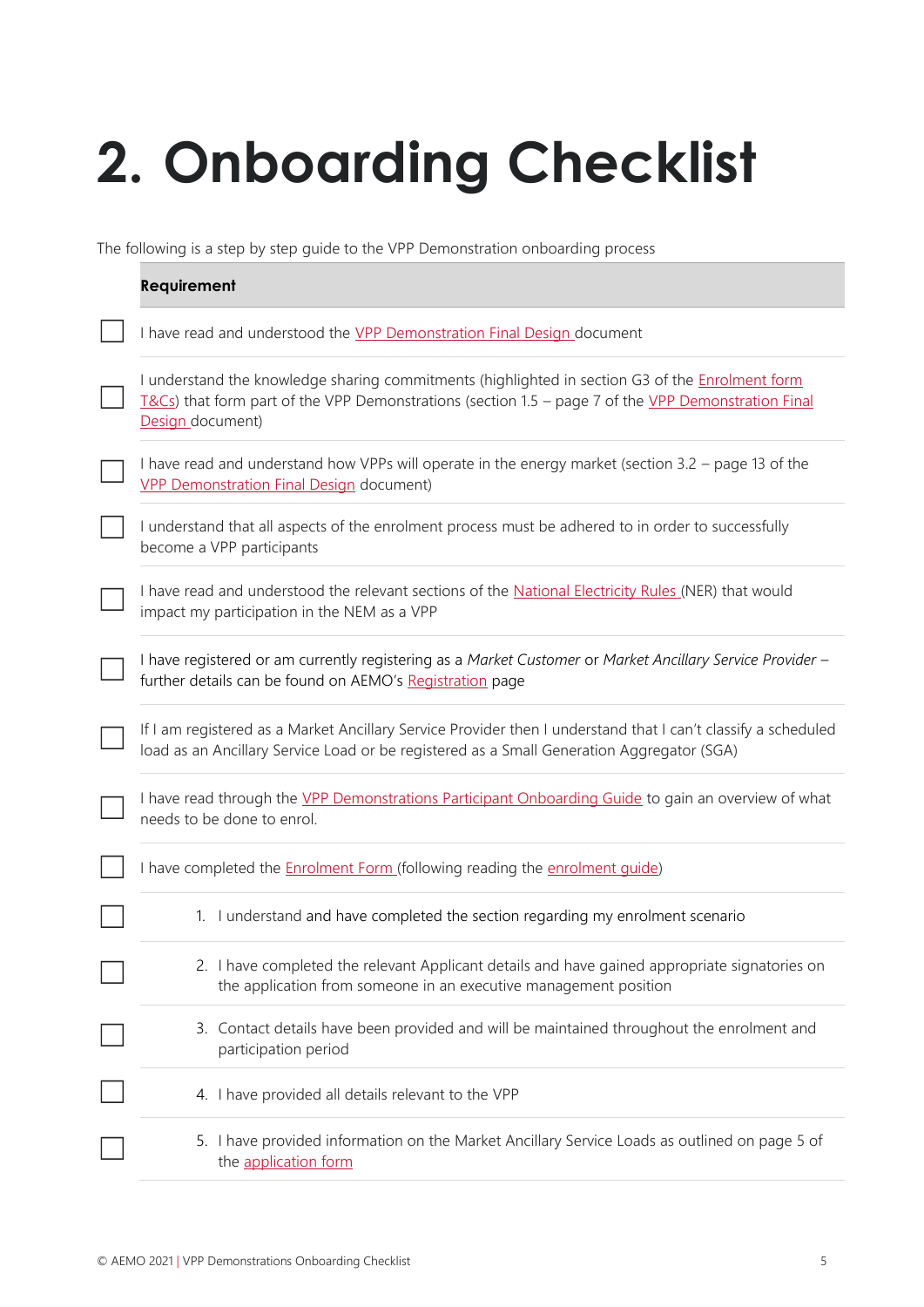| 6. I have provided information on the control equipment used as part of the VPPs as outlined<br>on page 7 of the enrolment form.                                                                                         |  |  |  |
|--------------------------------------------------------------------------------------------------------------------------------------------------------------------------------------------------------------------------|--|--|--|
| 7. I have read and understood the Enrolment Form Terms and Conditions and recognise that<br>not complying with these requirements is a breach of the agreement and may result in<br>termination of the VPP demonstration |  |  |  |
| I have read and understood the requirements for FCAS provision as outlined in the VPP Demonstrations<br><b>FCAS Specification document</b>                                                                               |  |  |  |
| 1. I have completed the lab test successfully                                                                                                                                                                            |  |  |  |
| 2. I have completed the VPP wide test successfully                                                                                                                                                                       |  |  |  |
| 3. I have agreed on a FCAS verification method with AEMO                                                                                                                                                                 |  |  |  |
| I have contacted AEMO's VPP Demonstrations team (via VPPEnrolment@aemo.com.au) in the event that<br>any of the information provided is unclear or requires further clarification                                         |  |  |  |
| I have demonstrated that the VPP meets the specified metering and technical requirements                                                                                                                                 |  |  |  |
| I have reviewed the Data Specification document and understand:                                                                                                                                                          |  |  |  |
| 1. How to provide data to AEMO (via APIs)                                                                                                                                                                                |  |  |  |
| 2. What type of data needs to be provided (Enrolment, FCAS, Operational data and Telemetry<br>Data)                                                                                                                      |  |  |  |
| I have completed the Cyber Security Questionnaire and have contacted AEMO's Cyber Security team via<br>AMEO's SupportHub if I had any questions or concerns.                                                             |  |  |  |
| I have sent the following documents to AEMO as a formal application to the VPP Demonstrations:                                                                                                                           |  |  |  |
| Registration Application to be a Market Customer (MC) or Market Ancillary Service Provider<br>$\bullet$<br>(MASP) (as required)                                                                                          |  |  |  |
| <b>VPP Enrolment form</b><br>$\bullet$                                                                                                                                                                                   |  |  |  |
| Documents outlined under section G3.2 (VPP Enrolment form terms & conditions – marketing<br>$\bullet$<br>materials and contractual information provided to VPP consumers)                                                |  |  |  |
| Completed Cyber Security Questionnaire<br>$\bullet$                                                                                                                                                                      |  |  |  |
| Certificate Signing request & keys (for APIs - as required)<br>$\bullet$                                                                                                                                                 |  |  |  |
| Third-party authority (as required)<br>$\bullet$                                                                                                                                                                         |  |  |  |
| This information has been sent to VPPEnrolment@aemo.com.au and original hand signed copy<br>$\bullet$<br>to:                                                                                                             |  |  |  |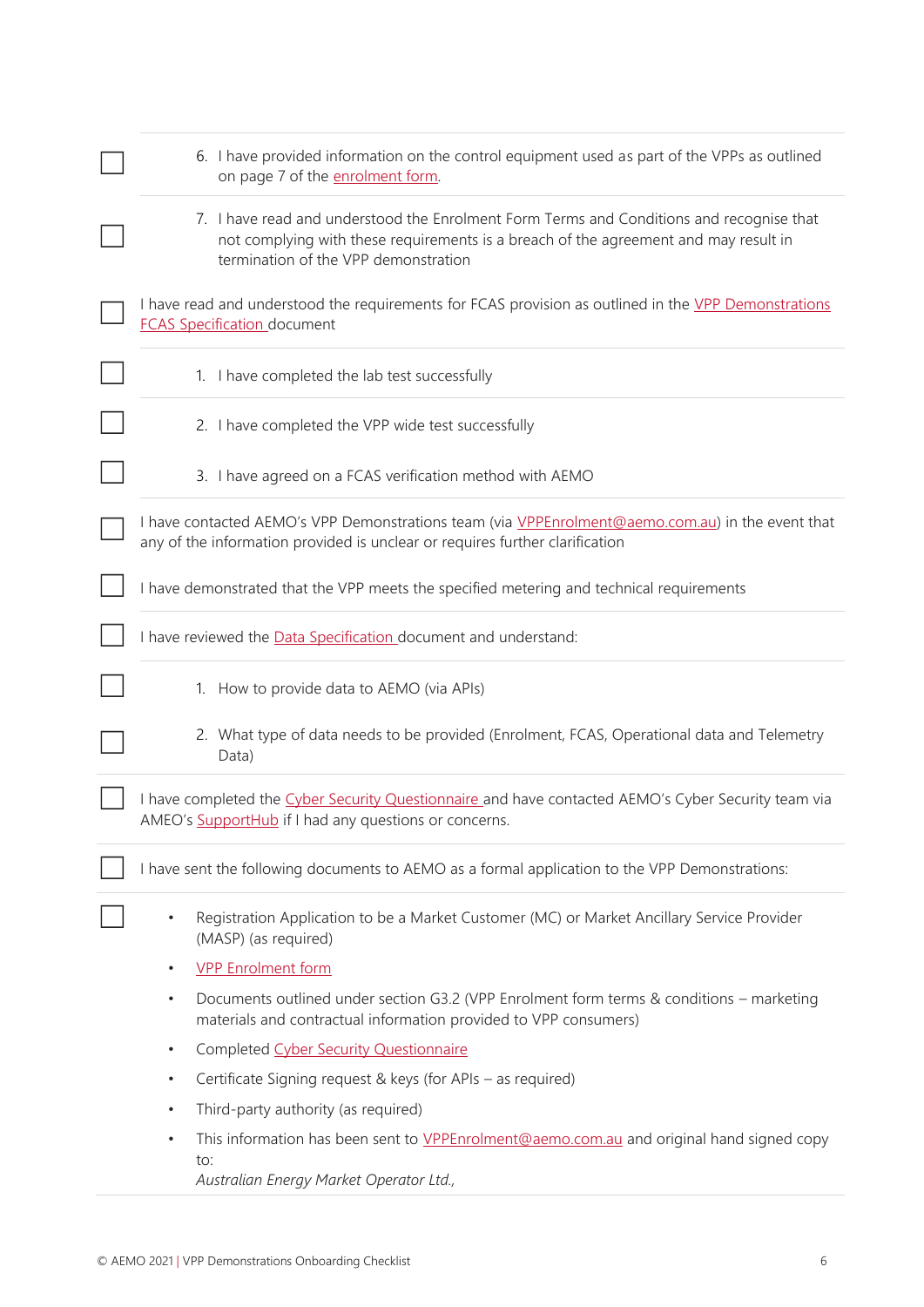| Attention: Onboarding team,              |
|------------------------------------------|
| Level 2, 20 Bond Street, Sydney NSW 2000 |

*Note – the VPP Demonstrations Participant Onboarding document will be useful during the processes up until AEMO's confirmation (step 15)*

| I have received signed certificates from AEMO and confirmed VPP ID & DUID, along with confirmation of<br>registered VPP capacity.                                                                                                    |
|--------------------------------------------------------------------------------------------------------------------------------------------------------------------------------------------------------------------------------------|
| I have reviewed the Guide to AEMO's VPP Demonstration APIs                                                                                                                                                                           |
| I have built the Enrolment data API and am ready to send data to AEMO.                                                                                                                                                               |
| I have prepared the FCAS response verification data and am ready to send this data to AEMO.                                                                                                                                          |
| 1. I understand that I cannot integrate with AEMO's APIs until I have submitted the VPP<br>enrolment form and have received a VPP ID and DUID from AEMO's Registration team                                                          |
| 2. I understand that during enrolment I will need to submit data via API as outlined in the guide                                                                                                                                    |
| 3. I have set up the systems required to provide the enrolment and operational data to AEMO<br>via API                                                                                                                               |
| 4. I have referred to the Guide to AEMO's e-Hub APIs to run through getting set up on AEMO's<br>API portal and related information, contacting AEMO in the event that anything is unclear.                                           |
| 5. I have shared and gained agreement from AEMO regarding when the operational and<br>telemetry API development will be completed (operational data within 1 month of<br>registering; telemetry data within 2 months of registering) |
| 6. I have acknowledged that if the operational and telemetry APIs are not available from<br>registration timing, that any data provided will be back-dated to the date that registration<br>commenced.                               |
| 7. I have set up an internal organisation reminder to update my password to the API portal<br>every 90 days<br>Note - AEMO does not have an automated notification of password expiry                                                |
| I have provided additional information as requested by AEMO and sent the enrolment data                                                                                                                                              |
| AEMO have confirmed my participation in the VPP demonstrations                                                                                                                                                                       |
| I have shared with AEMO the relevant marketing and contractual information (such as standard terms)<br>provided to VPP consumers in connection with my organisation's participation in the VPP<br>Demonstrations                     |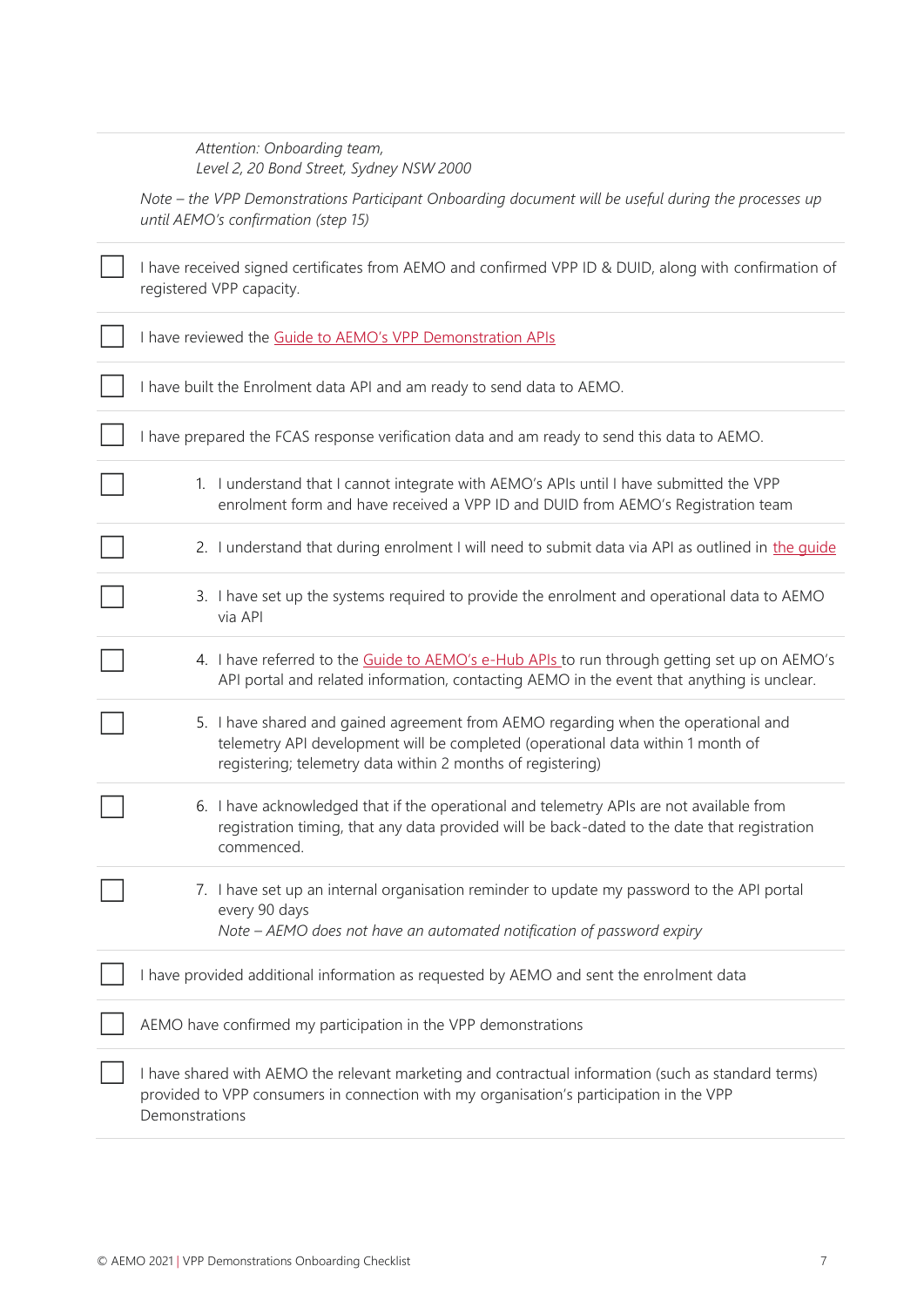| My organisation has implemented processes to monitor the experience of VPP consumers and have<br>acknowledged that information and insights gained from monitoring VPP consumers will be shared with<br>AEMO through a written report that does not compromise any personal information                    |
|------------------------------------------------------------------------------------------------------------------------------------------------------------------------------------------------------------------------------------------------------------------------------------------------------------|
| I understand that I will need to submit valid enrolment, FCAS verification, operational and telemetry data<br>to maintain registration in a VPP Demonstrations capacity                                                                                                                                    |
| I have commenced on-going Operational and Telemetry data provisions via API                                                                                                                                                                                                                                |
| I understand that I must contact at least 75% of my VPP consumers regarding a consumer survey or<br>related study regarding VPP consumer experience and outcomes which will be conducted by a third-<br>party service provider as nominated by AEMO within 30 days of receiving a request to do so by AEMO |
| I understand that AEMO have an obligation to share insights and learnings from the VPP<br>Demonstrations and will support their requests for information where this does not involve commercially<br>sensitive information                                                                                 |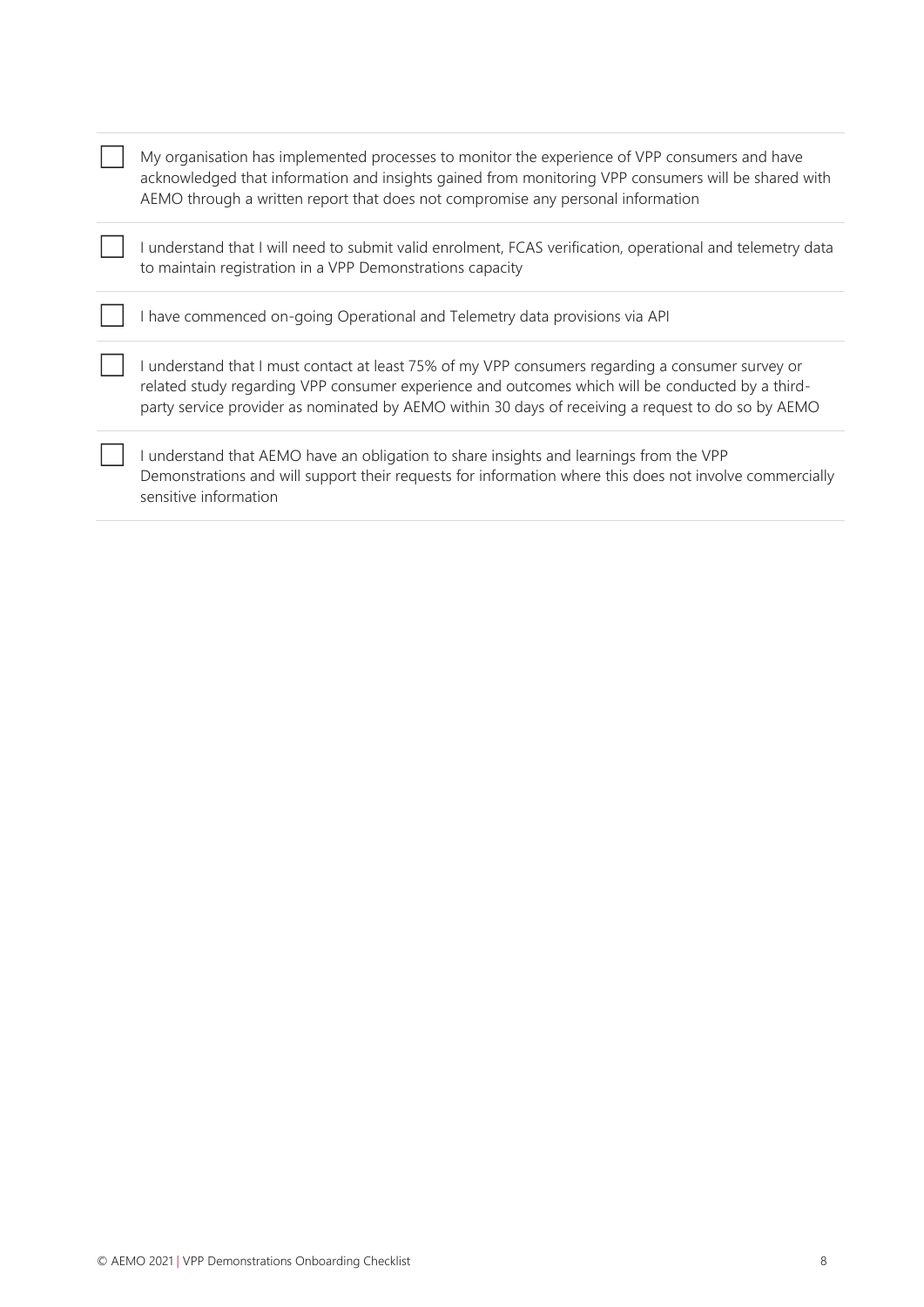### <span id="page-8-0"></span>**3. Updating an existing VPP enrolment - Checklist**

*Note: The following checklist has been amended to align to the post 1 December 2020 requirements that allows only increases in VPP size using the same technology within the same region – Scenario 4 outlined in the enrolment form.* 

The following is a step by step guide to the VPP Demonstration process to update an existing VPP.

| <b>Requirement</b>                                                                                                                                                                                                                         |
|--------------------------------------------------------------------------------------------------------------------------------------------------------------------------------------------------------------------------------------------|
| I understand that updates to the enrolled VPP must utilise the same technology as already included in<br>the VPP and is for the purpose of increasing the size of the VPP in the same region in MW intervals only,<br>or to maintain 1 MW. |
| I have recompleted the VPP wide test with the updated portfolio (new and currently enrolled) and<br>received approval of the technical requirements from the VPP Demonstrations team.                                                      |
| I have submitted an updated list of NMIs to AEMO via API.                                                                                                                                                                                  |
| I have submitted an updated VPP Demonstrations Enrolment form to VPPenrolment@aemo.com.au.                                                                                                                                                 |
| I understand the knowledge sharing commitments (highlighted in section G3 of the Enrolment form<br>T&Cs) and have provided any additional or updated content (including content as outlined in section<br>$G3.2$ ).                        |
| I have received confirmation from AEMO that the correct information has been received to comply with<br>the T&Cs of the program.                                                                                                           |
| I have received confirmation that the additional loads have been classified under the NER via email from<br>AEMO's registration team.                                                                                                      |
| I have received approval from the Participant Registration Committee delegate.                                                                                                                                                             |
| I have received confirmation of the increase in portfolio size from AEMO's registration team.                                                                                                                                              |